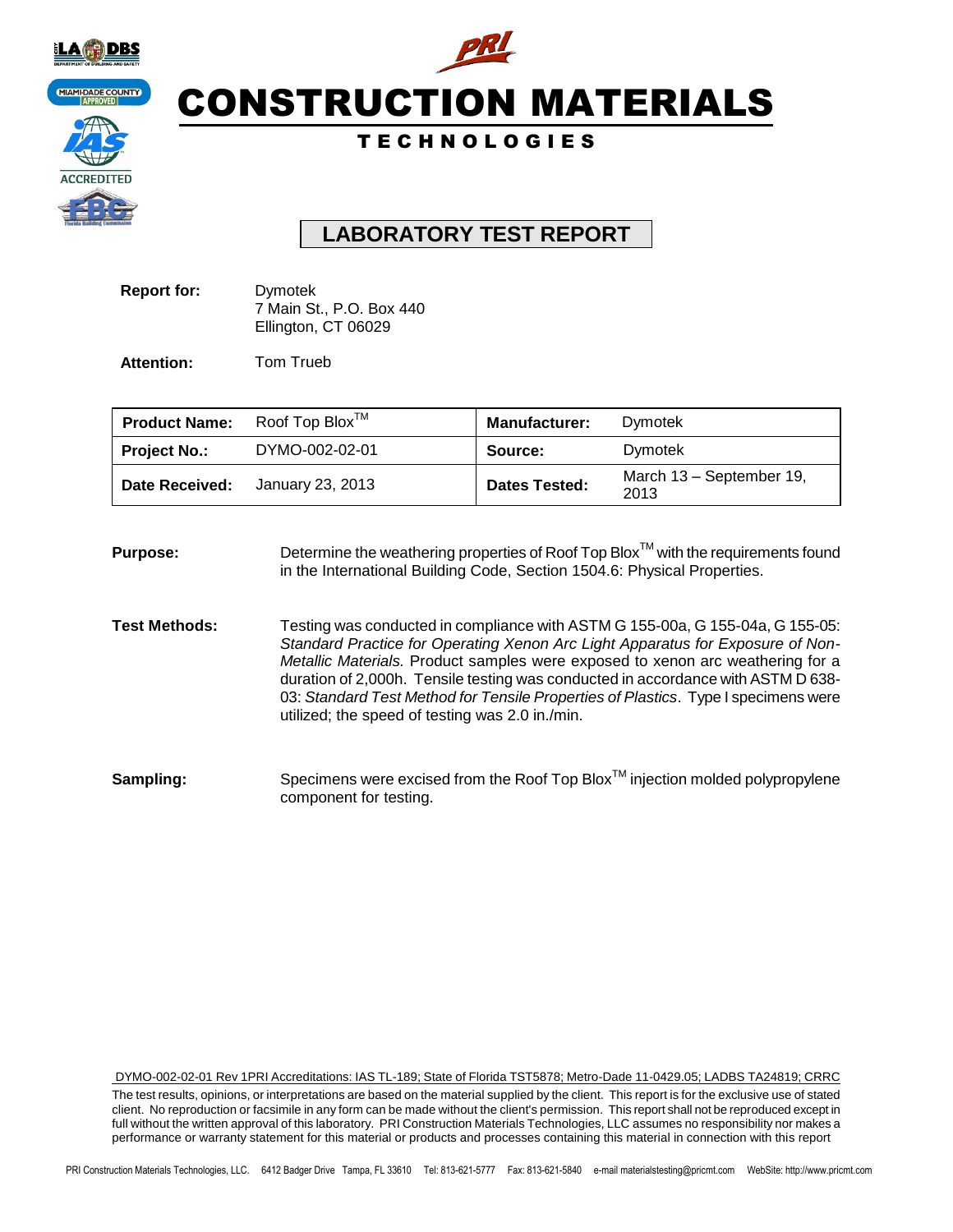Dymotek Laboratory Test Report for Roof Top Blox<sup>™</sup> Page 2 of 3

#### **Results:**

Specimens examined under 5x magnification after 2,000h of xenon arc accelerated weathering did not exhibit any surface changes, such as delamination, cracking, checking, crazing, erosion, or chalking that might affect performance. Tensile strength (ASTM D 638) increased by 2.9% after material was exposed to 2,000h of xenon arc weathering.

| <b>Specimens</b>                             | <b>Max Force</b><br>(lbf) | <b>Max Stress</b><br>(psi) | <b>Elongation at</b><br><b>Break</b><br>$(\%)$ |  |
|----------------------------------------------|---------------------------|----------------------------|------------------------------------------------|--|
| <b>Unexposed Control</b>                     |                           |                            |                                                |  |
| 1                                            | 135                       |                            | 53                                             |  |
| $\overline{2}$                               | 129                       | 2,675                      | 41                                             |  |
| 3                                            | 134                       | 2,691                      | 44                                             |  |
| 4                                            | 142                       | 2,273                      | 46                                             |  |
| 5                                            | 138                       | 2,690                      | 34                                             |  |
| Average                                      | 136<br>2,707              |                            | 44                                             |  |
| Std.Dev.                                     | 5                         | 31                         | $\overline{7}$                                 |  |
| Exposed (After 2,000h of Xenon Arc Exposure) |                           |                            |                                                |  |
| 1                                            | 156                       | 2,910                      | 39                                             |  |
| $\overline{2}$                               | 147                       | 2,758                      | 32                                             |  |
| 3                                            | 165                       | 2,882                      | 42                                             |  |
| 4                                            | 159                       | 2,706                      | 41                                             |  |
| 5                                            | 146                       | 2,667                      | 26                                             |  |
| Average                                      | 155                       | 2,785                      | 36                                             |  |
| Std.Dev.                                     | 8                         | 107                        | $\overline{7}$                                 |  |

#### Table 1: ASTM D 638 Tensile Properties

DYMO-002-02-01 Rev 1PRI Accreditations: IAS TL-189; State of Florida TST5878; Metro-Dade 11-0429.05; LADBS TA24819; CRRC

The test results, opinions, or interpretations are based on the material supplied by the client. This report is for the exclusive use of stated client. No reproduction or facsimile in any form can be made without the client's permission. This report shall not be reproduced except in full without the written approval of this laboratory. PRI Construction Materials Technologies, LLC assumes no responsibility nor makes a performance or warranty statement for this material or products and processes containing this material in connection with this report